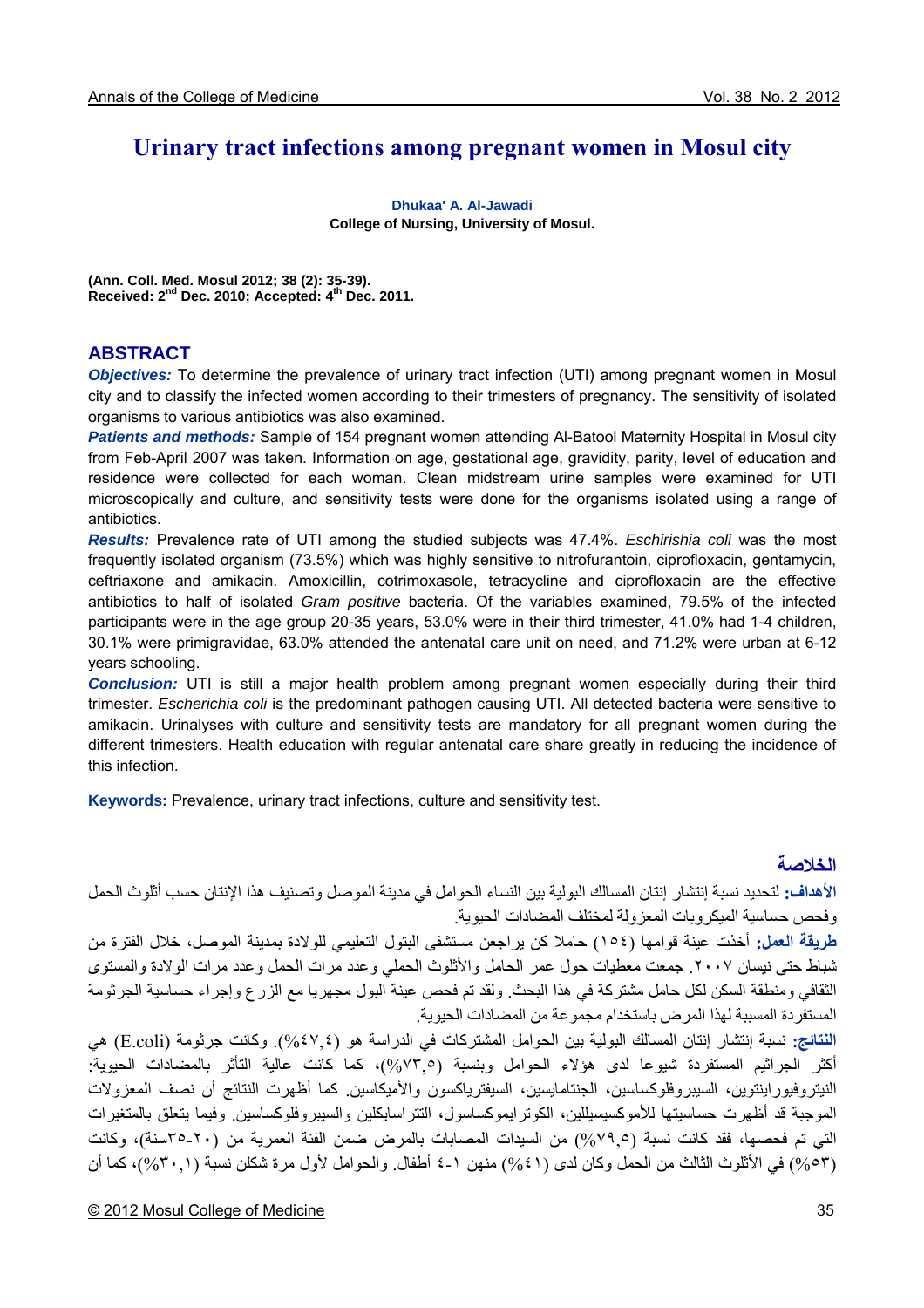نسبة السيدات اللواتي كن يراجعن وحدة الرعاية الصحية الأولية (عند الحاجة فقط) قد شكلت (7٣%). علما بأن نسبة السيدات ذوات المستوى الثقافي (الابتدائية-الثانوية) واللواتي يسكن المدينة هي ( %٧١,٢ لكليهما) . **الاستنتاجات:** يشكل إنتان المسالك البولية مشكلة صحية آبيرة بين النساء الحوامل وخاصة في الأثلوث الثالث من الحمل. ان جر ثومة E.coli هي البكتريا الأكثر شيوعا والمسببة لهذا المرض. وقد أظهرت كافة المعزو لات حساسيتها للاميكاسين. ولهذا فان فحص الزرع والحساسية ضروري لكل حامل تعاني من هذا المرض. ويلعب التثقيف الصحي والالتزام بالزيارات الدورية للحامل

إلى شعبة الرعاية الصحية الأولية دورا مهما في التقليل من هذا المرض. **الكلمات المفتاحية:** نسبة الانتشار، إنتان المسالك البولية، فحص الزرع والحساسية.

U rinary tract infections (UTIs) are serious<br>health problem affecting millions of people health problem affecting millions of people each year.<sup>(1)</sup> Women are 30 times more likely to have UTI than men. Up to 60% of women will develop UTI at sometime in their lives.**(2)** However, UTIs may be more serious during pregnancy because they are more likely to spread to the kidneys.<sup>(1)</sup>

 During pregnancy, the tendency of UTI increases partly due to the pressure of the gravid uterus on the ureters causing stasis of urine flow and is also attributed to the humoral and immunological changes during normal pregnancy. $(3,4)$  Therefore, pregnant women should have a routine urine test in pregnancy. $(5)$  UTI occurs approximately in 5-10% of all pregnancies,  $(6,7)$  and it can be seen in three different forms in pregnancy: asymptomatic bacteriuria, acute cystitis and/ or acute pyelonephritis. $(1,5)$  The incidence of asymptomatic bacteriuria has been reported between 2-13% in pregnancy all over the world and if not treated, it will increase the frequency of premature delivery and neonates with low birth weight and is likely to cause acute pyelonephritis at a rate of  $15-30\%$ .  $(8-10)$ Numerous studies during the past 30 years have reported association between UTI during pregnancy and adverse outcomes.<sup>(11)</sup>

 The organisms that cause UTI during pregnancy are the same as those found in non-pregnant patients. *Escherichia coli* accounts for 80-90% of infections. Other Gram-negative rods such as *Proteus mirabilis* and *Klebsiella pneumoniae* are also common. Gram-positive organisms such as *group-B streptococci* and *Staphylococcus saprophyticus* are less common causes of UTI, in addition to *Gardenella vaginalis*, *Ureaplasma urealyticum* and *Mycoplasma* hominis.  $(6,2)$ Urinalysis for detection of pyuria by microscope has a sensitivity of 80-90% and a specificity of 50% for predicting UTI. Urine culture is more

expensive and requires 24-48 hours for results.  $(12)$ The American College of Obstetric and Gynecology stated that, a urine culture be obtained at the first prenatal visit and repeat urine culture should be obtained during the third trimester, because the urine of treated patients may not remain sterile for the entire pregnancy. $(6)$ 

 The aims of this study are to determine the prevalence of UTI among pregnant women in Mosul city and to classify the infected women according to their trimesters of pregnancy. The sensitivity of isolated organisms to various antibiotics was also examined.

### **PATIENTS AND METHODS**

Cross-sectional study design was adopted and Al-Batool Maternity Hospital was the focal setting of this study. This hospital serves a population of different strata at right side of Tigris district in Mosul. For a period of three months (Feb-April 2007), a random sample of 154 pregnant women attending the antenatal care (ANC) unit at the study setting was taken. Information on maternal age, gestational age, parity, gravidity, child spacing, educational level, residence and employment was collected by face-to-face interview with the study subjects. Clean catch midstream urine was collected from the studied sample in sterile bottles. General urine examination was carried out for each woman. Accordingly, for the infected women, urine culture and sensitivity test was done. Plates of blood agar and MacConcky medium were aseptically inoculated with 2-3 drops of the urine precipitate and then incubated for 24-48 hours. The isolation of the pathogens were identified using Cowan and Steel method.<sup>(13)</sup> The Kirby-Bauer disc diffusion method was adopted to perform the antibiotic sensitivity testing. $(14)$  The medium used for this purpose was Muller-Hinton agar. The antibiotic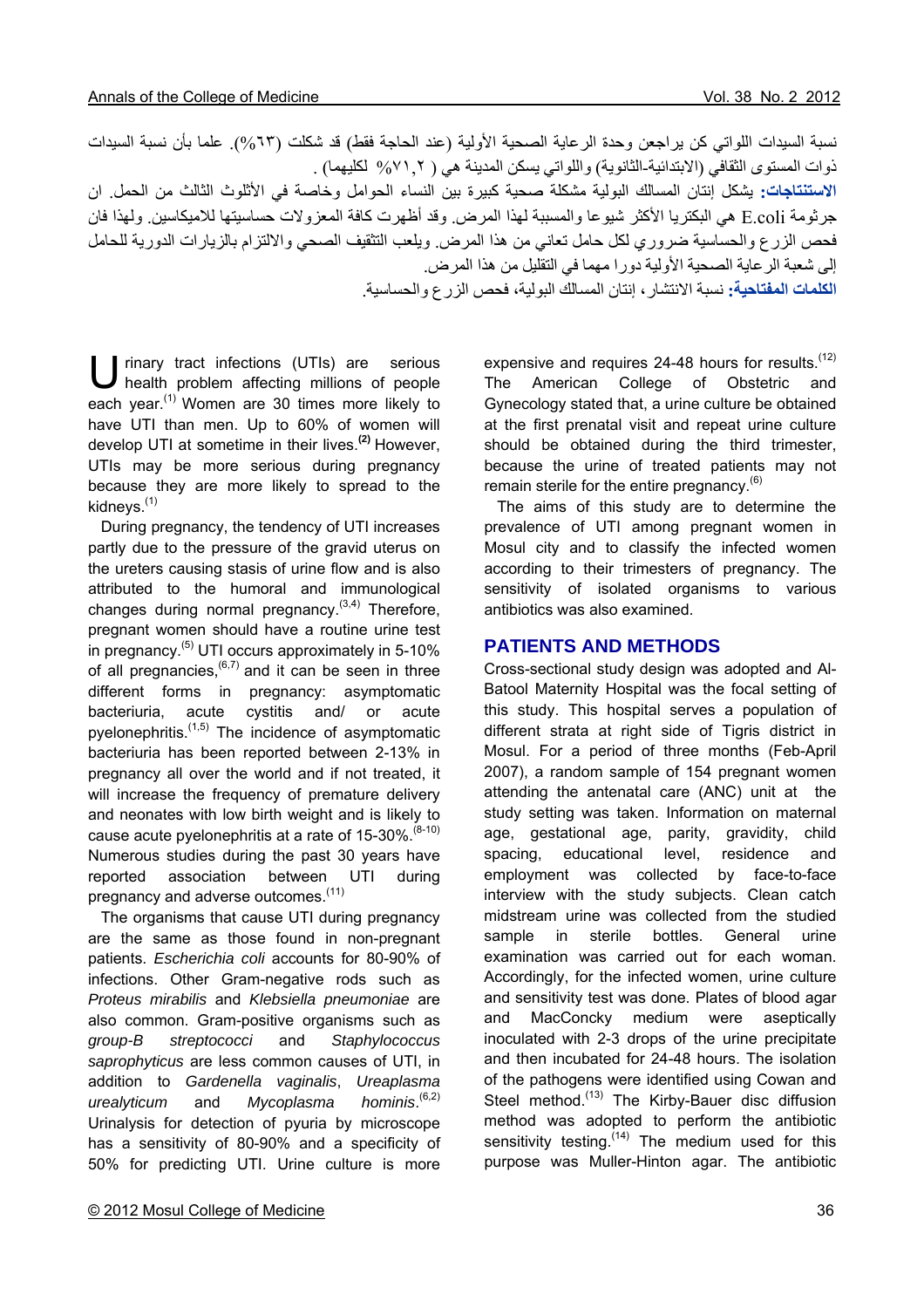contents of the multidiscs were amoxycillin, rifampicin, cotrimoxazole, cefaloxine, tetracycline, nitrofurantoin, ciprofloxacin and gentamycin in different concentrations for Gram-positive bacteria. The antibiotic contents of multidiscs for Gramnegative bacteria were amoxycillin, rifampicin, nitrofurantoin, amikacin, nalidixic acid, cotrimoxazole, ceftriaxone, ciprofloxacin, tetracycline and gentamycin at the same concentrations as for the Gram-positive bacteria. Most of the essential materials used in this work were purchased personally from the local markets.

# **RESULTS**

Of the 154 women tested, 73 women (47.4%) were positive for UTI, while 81 women (52.6%) were negative. The distribution of UTI among the infected women according to the sociodemographric and obstetric characterist-ics is shown in **Table 1**. The highest proportion (79.5%) of UTI is seen among women aged 20-35 years. Housewives constituted 91.8% of the studied sample, 71.2% of them were urban at 6-12 years schooling. Only 28.8% attend ANC unit regularly while, 63.0% attend it on need. Regarding the obstetric history, 69.9% of the infected women were multigravidae and those who have 1-4 children constituted 41.1% while, the grandmultiparous (>5 children) women shared by nearly one quarter (24.7%). Short child spacing (<2 years) was seen among 42.5% of the studied patients. According to the trimesters of pregnancy, the present study showed that, 30.0% of the infected women were in their first trimester, 44.0% in their second trimester and 53.0% in their third trimester with no significant statistical relationship (p=0.15), (**Table 2**).

 Of the total infected participants, bacteriuria was seen among 76.7%, while pyuria was found among only 49.3%, (**Table 3**). In relation to the culture and sensitivity test, positive growth of different bacteria was found among 46.6% of the infected patients, while the negative growth was seen among 53.4% of them. The highest proportion (73.5%) of the positive growths was related to Escherichia coli, while Staphylococcus aureus, Proteus mirabilis and Pseudomonas aeruginosa shared by lesser proportions (17.6%, 5.9% and 2.9% respectively), **Table 4**. All detected bacteria were sensitive to amikacin. Nitrofurantoin, gentamicin and nalidixic acid were effective agents against all isolates except Pseudomonas species. For Gram positive bacteria higher sensitivity percentages (83.0% and 67.0%) were noted in case of gentamicin and nitrofurantoin. However, half of them were sensitive to amoxicillin, cotrimoxazole, tetracycline and ciprofloxacin (**Table 5**).

|  | Table 1. Distribution of sociodemographic and obstetric |  |
|--|---------------------------------------------------------|--|
|  | characteristics among the study sample.                 |  |

|                                   | <b>Infected women</b>   |          |  |  |  |  |
|-----------------------------------|-------------------------|----------|--|--|--|--|
| <b>Characteristic</b>             |                         | $(n=73)$ |  |  |  |  |
|                                   | No.                     | %        |  |  |  |  |
| 1. Age (years)                    |                         |          |  |  |  |  |
| 20                                | 6                       | 8.2      |  |  |  |  |
| 20-35                             | 58                      | 79.5     |  |  |  |  |
| >35                               | 9                       | 12.3     |  |  |  |  |
| 2. Employment                     |                         |          |  |  |  |  |
| housewives                        | 67                      | 91.8     |  |  |  |  |
| employed                          | 6                       | 8.2      |  |  |  |  |
| 3. Residence                      |                         |          |  |  |  |  |
| rural                             | 21                      | 28.8     |  |  |  |  |
| urban                             | 52                      | 71.2     |  |  |  |  |
| 4. Education (years of schooling) |                         |          |  |  |  |  |
| no formal                         | 17                      | 23.3     |  |  |  |  |
| $6 - 12$                          | 52                      | 71.2     |  |  |  |  |
| >12                               | $\overline{\mathbf{4}}$ | 5.5      |  |  |  |  |
| 5. Antenatal care visit           |                         |          |  |  |  |  |
| regular                           | 21                      | 28.8     |  |  |  |  |
| on need                           | 46                      | 63.0     |  |  |  |  |
| not present                       | 6                       | 8.2      |  |  |  |  |
| 6. Gravidity                      |                         |          |  |  |  |  |
| primigravida                      | 22                      | 30.1     |  |  |  |  |
| multigravida                      | 51                      | 69.9     |  |  |  |  |
| 7. Parity                         |                         |          |  |  |  |  |
| Nullipara                         | 25                      | 34.2     |  |  |  |  |
| $1 - 4$                           | 30                      | 41.1     |  |  |  |  |
| $\geq 5$                          | 18                      | 24.7     |  |  |  |  |
| 8. Child spacing                  |                         |          |  |  |  |  |
| < 2 years                         | 31                      | 42.5     |  |  |  |  |
| $\geq$ 2 years                    | 42                      | 57.5     |  |  |  |  |

|  | Table 2. Distribution of UTI according to the three |  |  |  |
|--|-----------------------------------------------------|--|--|--|
|  | trimesters of pregnancy.                            |  |  |  |

| <b>Trimester</b><br>οf<br>pregnancy | <b>Among total</b><br>women<br>$(n=154)$<br>No.<br>$\%$ |      | No. | Among<br>infected<br>women<br>$(n=73)$<br>% | <b>P-</b><br>value |
|-------------------------------------|---------------------------------------------------------|------|-----|---------------------------------------------|--------------------|
| First                               | 20                                                      | 13.0 | 6   | 30.0                                        |                    |
| Second                              | 39                                                      | 25.0 | 17  | 44.0                                        | 0.157              |
| Third                               | 95                                                      | 62.0 | 50  | 53.0                                        |                    |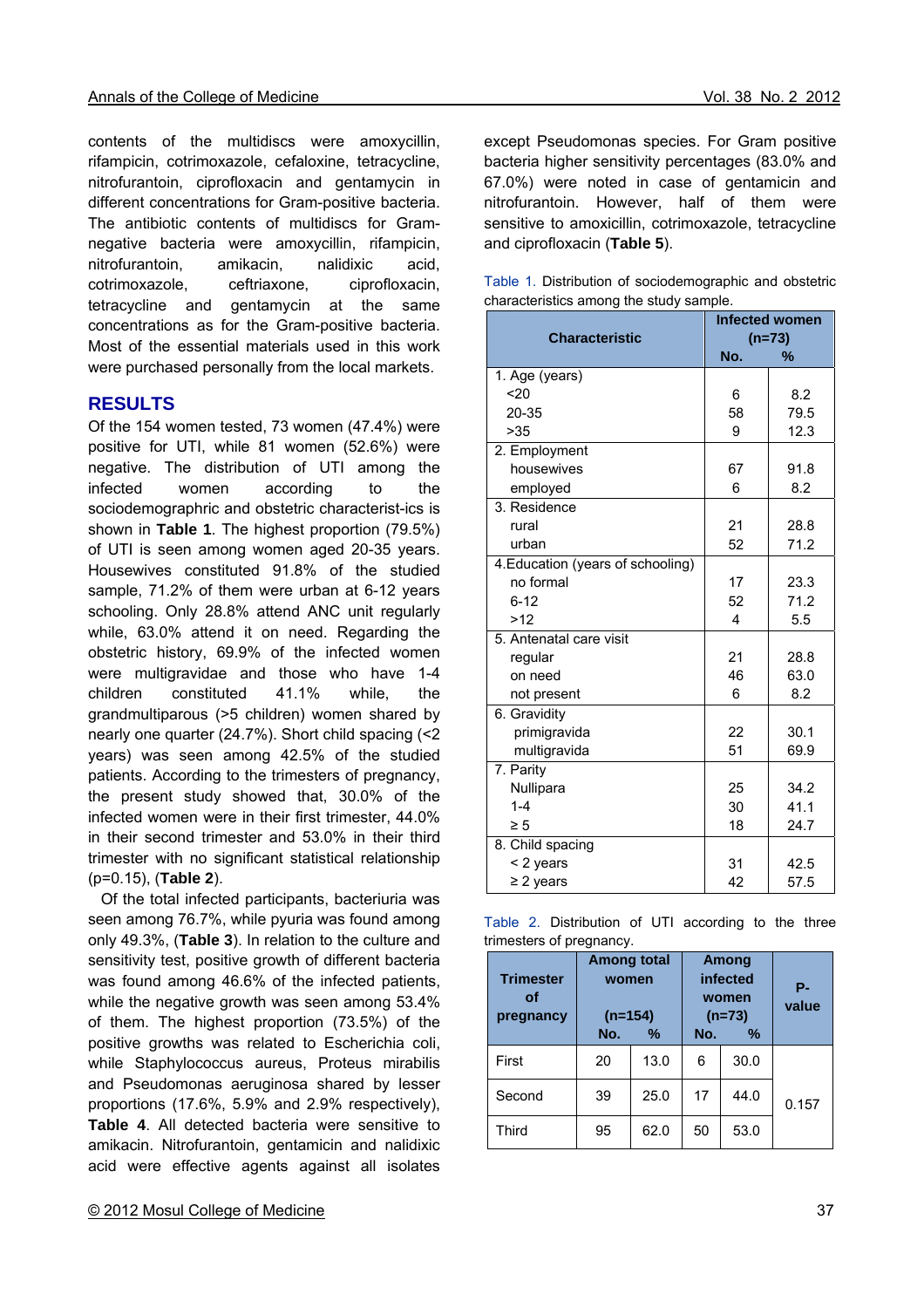Table 3. Distribution of the items of urinalysis among the infected subjects.

| <b>Item</b>            | No. | $\%$ |
|------------------------|-----|------|
| <b>Bacteria</b>        | 56  | 76.7 |
| Pus                    | 36  | 49.3 |
| Crystals               | 18  | 24.7 |
| Protein                | 6   | 8.2  |
| <b>Red Blood Cells</b> | 3   | 4.1  |

Table 4. Results of urine culture among the studied women.

| <b>Type of Bacteria</b>   | <b>Positive Culture (n=34)</b><br>No. | %    |  |  |
|---------------------------|---------------------------------------|------|--|--|
| Escherichia coli          | 25                                    | 73.5 |  |  |
| Staphylococcus aureus     |                                       | 17.7 |  |  |
| Proteus mirabilis         |                                       | 5.9  |  |  |
| Pseudomonas<br>aeruginosa |                                       | 29   |  |  |

Table 5. Percentage of the susceptibility of the isolated bacteria to antimicrobial drugs.

| <b>Bacteria</b>       | No. of          | Susceptibility of the isolated bacteria to antimicrobial drugs (%) |          |          |          |                |     |              |          |                                               |    |                |
|-----------------------|-----------------|--------------------------------------------------------------------|----------|----------|----------|----------------|-----|--------------|----------|-----------------------------------------------|----|----------------|
|                       | <b>Isolates</b> |                                                                    |          |          |          |                |     |              |          | AM. RI. CO. CE. TE. NI. CI. GE. AMI. NA. CEF. |    |                |
| Eschirichia coli      | 25              | 12                                                                 | 12       | 12       | $\Omega$ | 8              | 48  | 48           | 44       | 24                                            | 12 | 40             |
| Proteus mirabilis     | 2               | $\Omega$                                                           | $\Omega$ | $\Omega$ | $\Omega$ | $\overline{0}$ | 50. | $\mathbf{0}$ | 50       | 50                                            | 50 | - 0            |
| Peudomonas aeruginosa |                 | $\Omega$                                                           | $\Omega$ | $\Omega$ | $\Omega$ | $\Omega$       | 0   | 100          | $\Omega$ | 100.                                          |    | - 0            |
| Staphylococcus aureus | 6               | 50                                                                 | 33       | 50       | $\Omega$ | 50.            | -67 | 50           | 83       | 33                                            | 33 | $\overline{0}$ |

Am.=Amoxicillin, Ri.=Rifampicin, Co.=Cotrimoxasole, Ce.= Cefaloxine, Te.= Tetracycline, Ni.= Nitrofurantoin, Ci.=Ciprofloxacin, Ge.=Gentamicin, Ami.= Amikacin, Na.= Nalidixic acid, Cef.= Ceftriaxone.

#### **DISCUSSION**

UTIs are the widely spread infections seen in hospital settings, and the second commonest infections seen in the general population.<sup>(15)</sup> In this study the prevalence of UTI among the studied pregnant women was 47.4%. These results nearly corresponded with those of research workers in other countries, with minor differences, which could be due to variation in the environment, social habits of the community, and the standard of personal hygiene and education. <sup>(16)</sup> In similar studies in our region, the prevalence was 38.0% in Iraq,  $^{(17)}$  28.5% in Pakistan,  $^{(18)}$  and 10.6% in Turkey.(19) The present study showed that, the highest proportion of UTIs was detected among women aged 20-35 years with high parity. This concurs with the study done by Krcmery et al. (20) who stated that, the risk factors for UTI in women include: sexual intercourse, having first UTI at an early age, and having a maternal history of UTIs. UTI in the current study is frequently seen with increasing gestational age, which coincides with the findings of Sheik et al. $^{(18)}$  The most common uropathogen isolated from urine of infected subjects of the present study was *Escherichia coli* which constituted 73.5%. This is in agreement with the findings of Jonathan et al. $(21)$  who found

that, *Escherichia coli* represents 80.0% of bacterial growth of infected women. *Staphylococcal* infection was seen among 17.6% of the infected women of the present study. Louise et al stated that, *staphylococcus aureus* is the second most common cause of UTI especially in young women. *Proteus mirabilis* and *Pseudomonas aeruginosa* are responsible for the remainders of uncomplicated UTIs.  $(22,23)$  Based on the fact that the most offending pathogen is *Escherichia coli*, cephalosporine, amoxicillin or nitrofurantoin are reasonable choices. Trimethoprim is a folic acid antagonist therefore, it is generally avoided during organogenesis.<sup>(21,24,25)</sup>

### **CONCLUSION**

It is concluded that, UTI is still a major health problem among pregnant women especially during their third trimester. *Escherichia coli* is the predominant pathogen causing UTI. All detected bacteria were sensitive to amikacin. Urinalysis with culture and sensitivity tests are mandatory for all pregnant women during the different trimesters. Health education with regular antenatal care share greatly in reducing this infection.